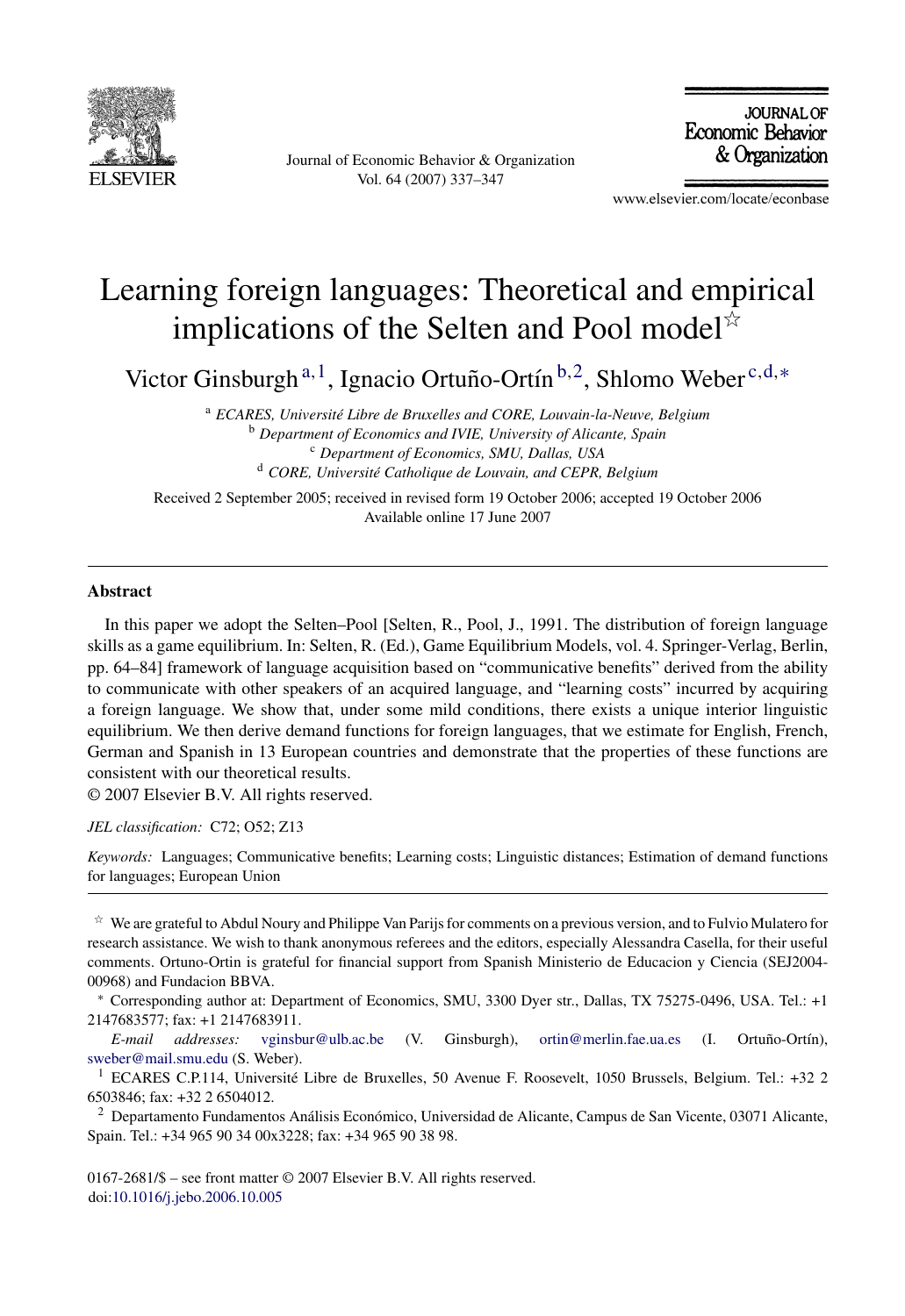## <span id="page-1-0"></span>**1. Introduction**

The reasons that induce inhabitants of a country to learn other languages can be analyzed by examining the benefits and the costs that learning generates. The benefits of acquiring an additional language are often linked with the increased earning potential, $3$  especially in the case of immigrants who acquire the native language of the country in which they live. A different approach has been pioneered by [Selten and Pool \(1991\)](#page-10-0) who introduce a general model of language acquisition that does not limit the analysis to "earnings as a mechanism and to firms as a milieu of the incentive to learn languages" (Selten and Pool, p. 66). In their model every individual derives a gross benefit from the knowledge of a foreign language and incurs a cost of learning it. The "gross communicative benefit" is positively correlated with the number of other individuals with whom an individual can communicate by sharing at least one common language. Naturally all languages are assumed to be "communicative substitutes," and communication between two individuals can take place in any common language they share. Selten and Pool show that an equilibrium of the multi-country multi-lingual language acquisition model exists. The characterization of an equilibrium is studied by [Church and King \(1993\).](#page-10-0) They examine "corner" equilibria in a bilingual setting with two populations, *i* and *j*, where all citizens of one population, say *i*, learn the language of *j*, whereas no citizen in population *j* learns the language of *i*. [Gabszewicz et al. \(2005\)](#page-10-0) examine the case of linear communicative benefit functions that do not distinguish between communication in the native and the non-native language. Assuming that learning costs are individualdependent, their paper provides a characterization of linguistic equilibria that include interior equilibria.

The focus of our paper is two-fold. One is a characterization of a linguistic equilibrium in a non-linear setting and the second is the estimation of demand functions for languages. We consider a variant of the Selten–Pool model with two populations *i* and *j*. Each population speaks its native language and may learn the other one. If the population that speaks *i* is large relative to the other one, the incentive of an *i*-citizen to learn the other language is likely to be quite low since she can trade and communicate with enough citizens in her own country, but a large population that speaks *j* may also attract citizens who speak *i*. <sup>4</sup> The substitution between the languages, however, is imperfect, and we assume that the benefits of communication are larger when the languages are native for both sides. We also assume that the benefits of learning the other language are positively correlated with its linguistic proximity to the individual's native language. Indeed, for a native speaker of Portuguese the benefits of learning Spanish is quite limited given the fact a native Portuguese can understand some Spanish without actually learning it. Thus, for any individual *t* we represent the gross communication benefit by means of an increasing function with three arguments: the number of individuals who share a common native language with *t*, those who speak a language known by *t* but do not share her native language, and the linguistic proximity between the two languages. We assume that the benefit functions are *supermodular*in the first two variables. This condition implies that an increase in the size of one of the populations raises the marginal communicative benefit of members of the other population to learn the foreign language. We also show that supermodularity is indispensable for our results to hold. Finally, we impose cross-country "learning cost heterogeneity": the difficulty, and thus the cost, of learning a new

<sup>3</sup> See e.g., [MacManus et al. \(1978\),](#page-10-0) [Grenier \(1985\),](#page-10-0) [Lang \(1986\), a](#page-10-0)nd [Chiswick \(1998\).](#page-9-0)

<sup>4</sup> See [Lazear \(1999, p. 124\).](#page-10-0) who points out that "the incentives are greater for any individual to learn the majority language when only a few persons in the country speak his or her native language".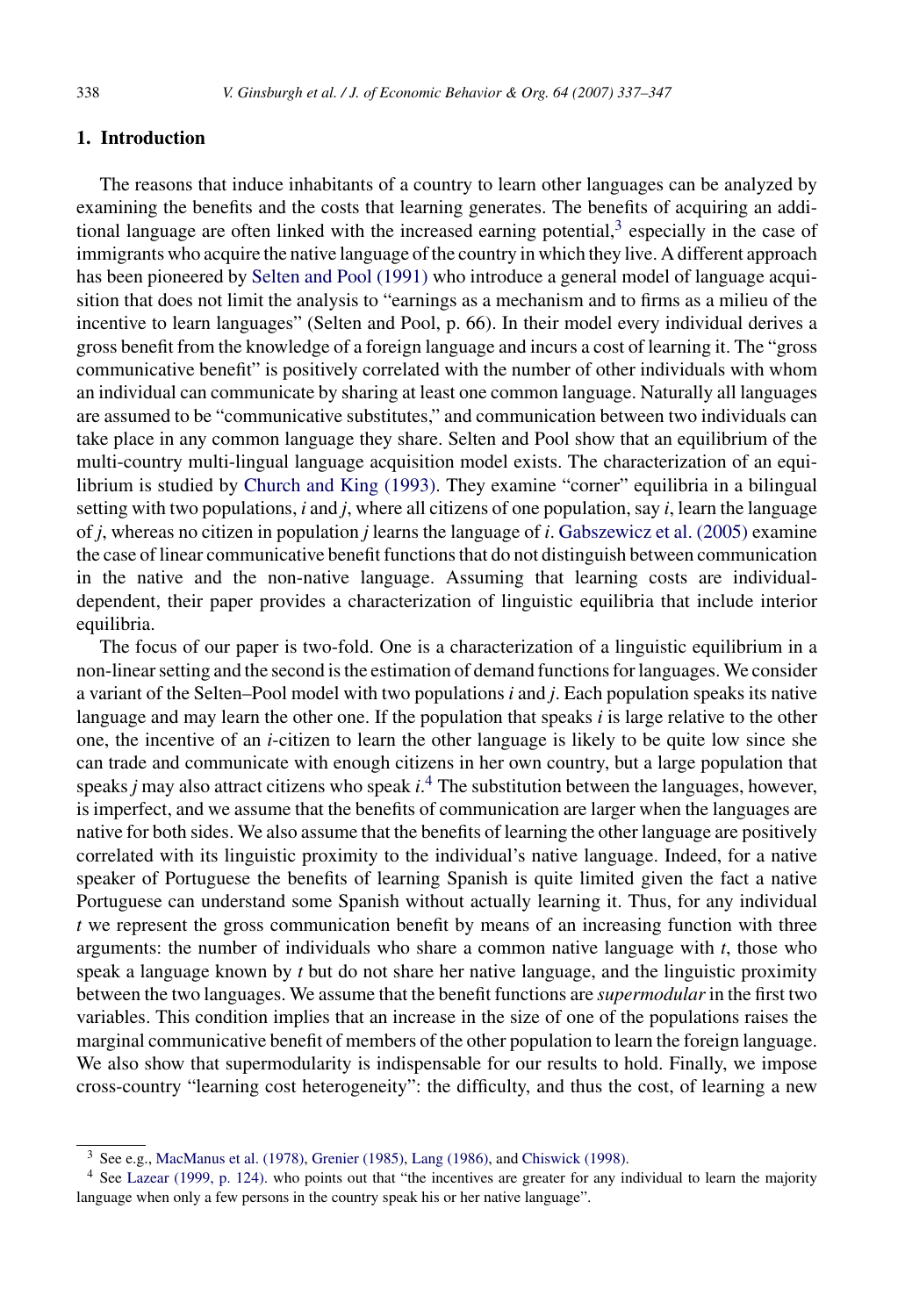<span id="page-2-0"></span>language depends on its linguistic proximity with the individual's native language, as a native speaker of Portuguese would find it easier to learn Spanish than Swedish. The fact that learning a foreign language is easier if it is close will have an impact on the number of those who learn it. The net communicative benefit that determines the individuals' behavior is the difference between the gross communicative benefit and the cost of acquiring a new language.

The paper is organized as follows. The intuition on the expected properties of demand functions for foreign languages is confirmed by the theoretical model in Section 2. Section [3](#page-5-0) describes the data that will be used to estimate such demand functions, while results are reported in Section [4.](#page-6-0) Section [5](#page-9-0) is devoted to some concluding remarks.

#### **2. Modelling the learning of a foreign language**

Though one can examine a multi-lingual environment, the main features of the model can be captured in a two-language framework. As indicated in Section [1,](#page-1-0) we adopt the Selten–Pool paradigm of communicative benefits and assume that the utility of each individual *t* is determined by the number of individuals she can communicate with. The quality of *t*'s communication in a given language depends on whether the language is native or not. Her utility is therefore represented by the benefit function  $U_t(x, y, l)$ , where x is the (log of the) number of individuals who speak the same native language as *t*, *y* the (log of the) number of individuals who share with *t* a language that is not her native language, and *l* is the (log of the) linguistic distance between the two languages.<sup>5</sup> For simplicity, we assume that the benefit functions are common to all individuals, so that  $U_t(x, y, l) = U(x, y, l)$ .

To make our framework more concrete, we consider two countries,  $i$  and  $j$ , with  $N_i$  and  $N_j$ citizens, respectively. Citizens speak their own native language, denoted by *i* and *j* as well, and, for simplicity, we assume that all citizens are originally unilingual, but may consider learning the other language. We denote by  $N_{ij}$  (respectively  $N_{ij}$ ) the number of citizens of country *i* (country *j*) who study language *j* (*i*).

More specifically, the communicative benefit of an *i*-speaker who learns *j* (and, thus, is able to communicate with all *j*-speakers) is given by a continuously differentiable and increasing function  $U(n_i, n_j, l_{ij})$ . (Here *n* represents the logarithm of the corresponding value of *N* and  $l_{ij} = l_{ji}$  is the (log of the) linguistic distance *Lij* between languages*i* and *j*.) The benefit of an *i*-speaker who does not learn language *j* is  $U(n_i, n_{ji}, l_{ij})$ : she will communicate with those who know her language in country *j*. For *j*-speakers the levels of communicative benefit are  $U(n_i, n_i, l_{ii})$  and  $U(n_i, n_{ii}, l_{ii})$ , respectively. An individual in country *i* who learns language *j* incurs a cost  $C(l_{ij})$ , determined by the linguistic proximity between the two languages, where the function *C* is continuously differentiable and increasing. We impose the following additional assumptions.

**Assumption 1.** For every  $l > 0$ , the function  $U(\cdot, \cdot, l)$  is *supermodular*; that is, for every two pairs of positive numbers  $\bar{n}_i$ ,  $n_i$ ,  $\bar{n}_j$ ,  $n_j$  with  $\bar{n}_i > n_i$ ,  $\bar{n}_j > n_j$ , and every  $l > 0$  the following inequality holds:

 $U(\bar{n}_i, \bar{n}_j, l) - U(\bar{n}_i, n_j, l) \geq U(n_i, \bar{n}_j, l) - U(n_i, n_j, l).$ 

The supermodularity of *U* implies that an increase in the population of one country raises the marginal communicative benefit of citizens of the other to learn the foreign language. If the

<sup>5</sup> Logarithms are used to link the model to the empirical results. This entails no loss of generality.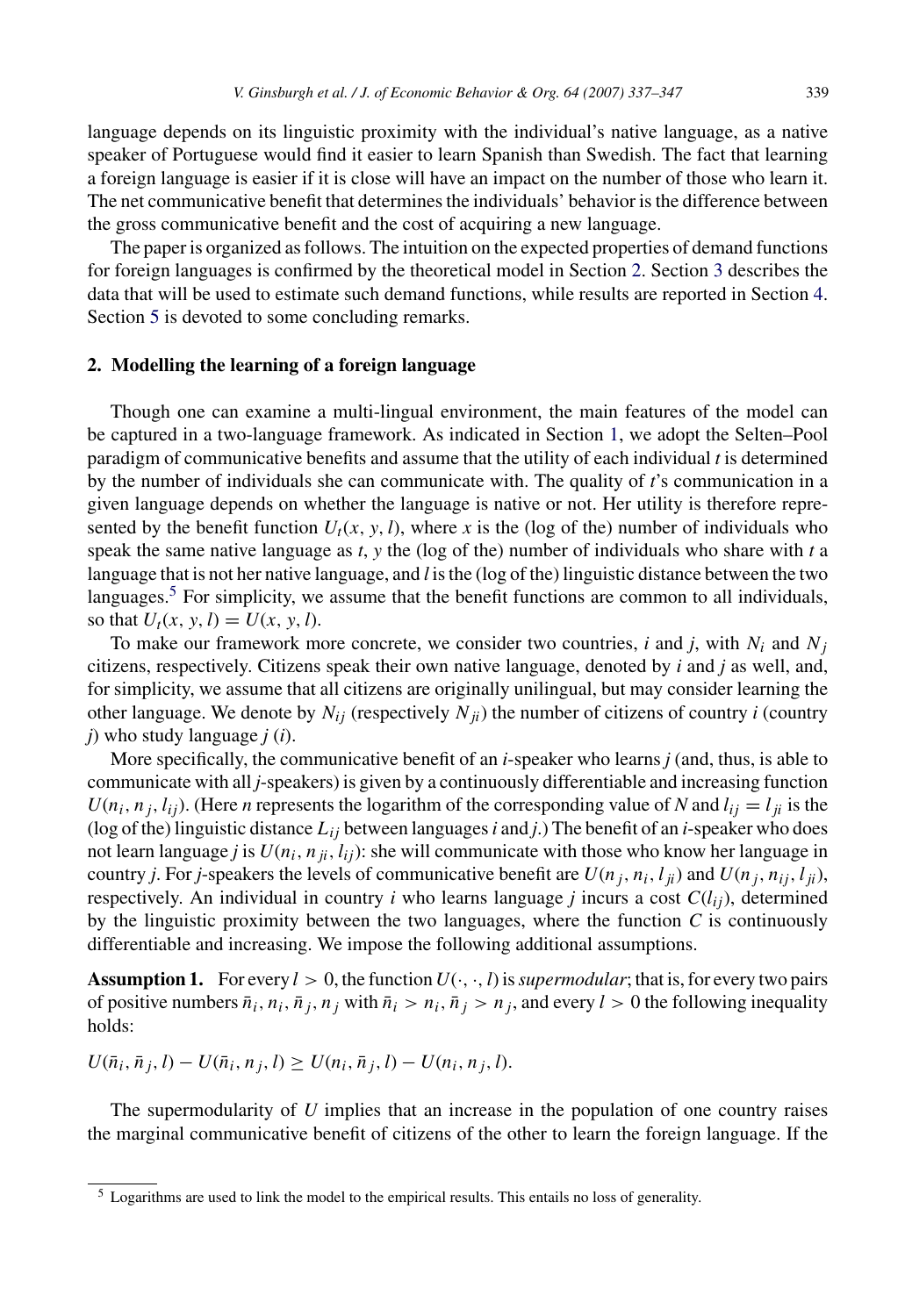<span id="page-3-0"></span>function *U* is twice continuously differentiable in its two first variables, this condition amounts to the positivity of the cross-derivative  $U_{ij}$  (see [Topkis, 1979\).](#page-10-0)

We assume that communicative benefits are sufficiently high relatively to learning costs by requiring that if no *j*-speaker learns *i*, an *i*-speaker would get a positive net benefit from learning *j*. That is, her access to all *j*-speakers outweighs the language learning cost  $C(l_{ii})$ . If this assumption is violated, then no citizen of country *i* learns the foreign language. Similarly, it is worthwhile for a *j*-speaker to study *i* if no *i*-speaker learns *j*. This very mild condition is stated as follows.

## **Assumption 2.**

 $U(n_i, n_j, l_{ij}) - U(n_i, 0, l_{ij}) > C(l_{ij})$  and  $U(n_j, n_i, l_{ij}) - U(n_j, 0, l_{ij}) > C(l_{ij})$ .

Then we have the following proposition.

**Proposition 1.** *Under Assumptions* [1](#page-2-0) *and* 2, *there exists a unique interior linguistic equilibrium where all individuals are indifferent between learning the foreign language and incurring the cost of learning it and not learning the language*. <sup>6</sup> *This equilibrium is a solution of the following system of two equations*:

$$
U(n_i, n_j, l_{ij}) - C(l_{ij}) - U(n_i, n_{ji}, l_{ij}) = 0,
$$
\n(1)

$$
U(n_j, n_i, l_{ij}) - C(l_{ij}) - U(n_j, n_{ij}, l_{ij}) = 0.
$$
\n(2)

**Proof.** The proof is straightforward. Indeed, Assumption 2 together with the continuity of *U* in the second argument yields the unique  $n_{ij}$  that satisfies (1), whereas Assumption 2 together with the continuity of *U* in the first argument guarantees the uniqueness of  $n_{ij}$  that satisfies (2).  $\Box$ 

The interior linguistic equilibrium yields functions  $n_{ij}(n_i, n_j, l_{ij})$  and  $n_{ji}(n_j, n_i, l_{ij})$ , that identify the number of learners of the foreign language in countries *i* and *j*, respectively. Denote by  $\log(N_{ii}/N_i) = D_i(n_i, n_i, l_{ii})$ , the equilibrium share (demand function) of individuals whose native language is *i* and who learn language *j*. The properties of *Di* are described in the following proposition.7 It states that the propensity of an individual to learn another language declines with the size of her own population, but increases with the size of the population of the other country. It is important to point out that the last conclusion hinges upon the supermodularity of the communicative benefit function. Finally, we show that the desire to learn the other language is negatively correlated with the cost of learning when the latter is increasing in the linguistic distance between the two languages.

**Proposition 2.** *Suppose that Assumptions* [1](#page-2-0) *and* 2 *hold*. *Then*,

- (a) If U is concave in the second variable,  $D_i(\cdot, n_j, l_{ij})$  is decreasing in  $n_i$ .
- (b)  $D_i(n_i, \cdot, l_{ii})$  *is increasing in n<sub>j</sub>*.

## **Proof.**

(a) We can rewrite Eq. (2) as

$$
U(n_j, n_i, l_{ij}) - U(n_j, D_i(n_i, n_j, l_{ij})) - C(l_{ij}) = 0.
$$
\n(3)

<sup>6</sup> There could also be "corner" equilibria, which are not examined here.

<sup>&</sup>lt;sup>7</sup> Obviously, the same properties hold for  $D_i$ .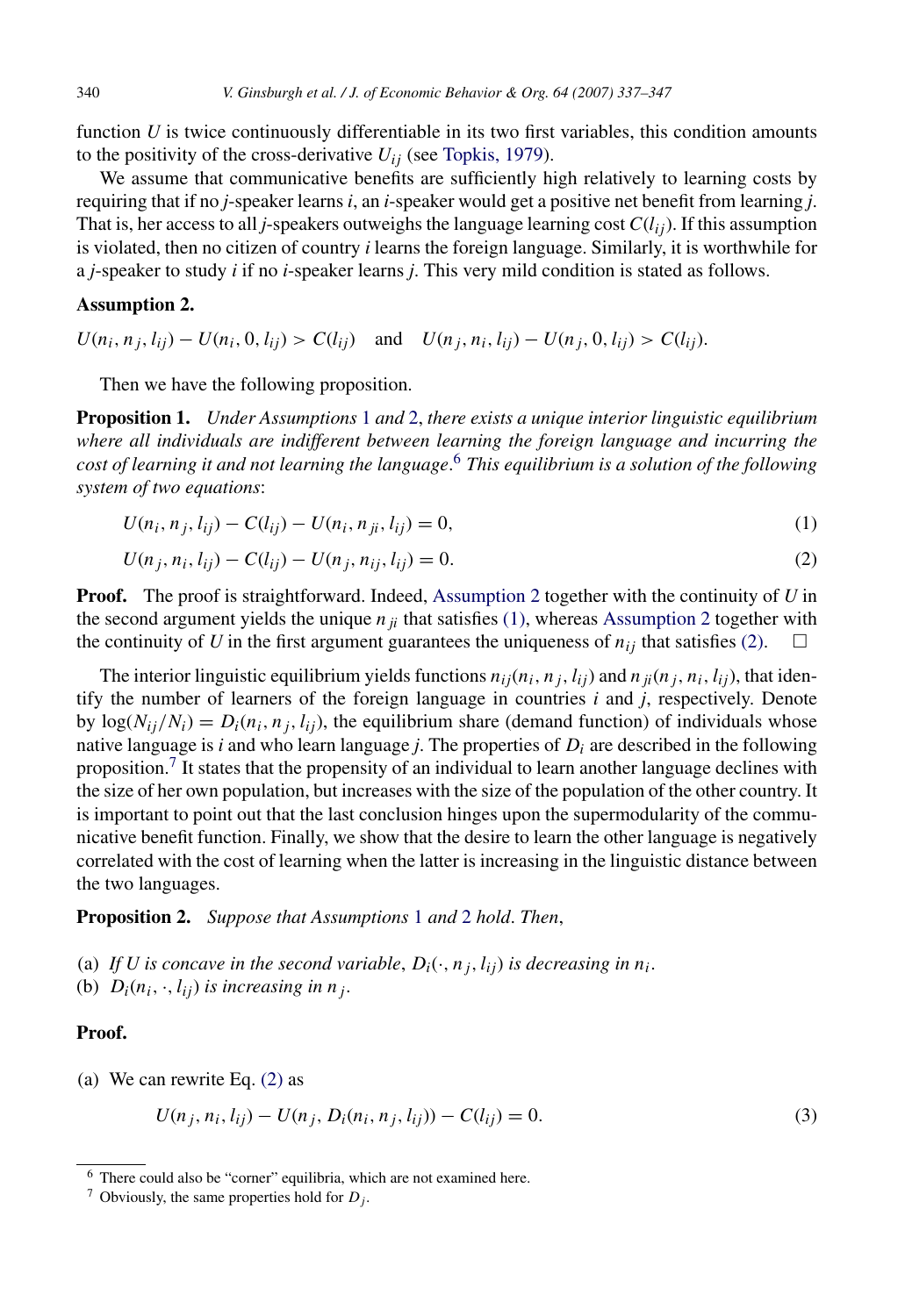<span id="page-4-0"></span>Consider two values,  $\bar{n}_i > n_i$ . Concavity of *U* in the second variable implies that

$$
U(n_j, \bar{n}_i, l_{ij}) - U(n_j, D_i(n_i, n_j, l_{ij})) - C(l_{ij}) < 0.
$$

Since

$$
U(n_j, \bar{n}_i, l_{ij},) - U(n_j, D_i(\bar{n}_i, n_j, l_{ij})) - C(l_{ij}) = 0,
$$

the monotonicity of *U* implies

$$
D_i(\bar{n}_i, n_j, l_{ij}) < D_i(n_i, n_j, l_{ij}).
$$

(b) Consider [\(3\)](#page-3-0) and let  $\bar{n}_i > n_j$ . [Assumption 1](#page-2-0) implies that

$$
U(\bar{n}_j, n_i, l_{ij}) - U(\bar{n}_j, D_i(n_i, n_j, l_{ij}), l_{ij}) - C(l_{ij}) > 0,
$$

but since

$$
U(\bar{n}_j, n_i, l_{ij}) - U(\bar{n}_j, D_i(n_i, \bar{n}_j, l_{ij}), l_{ij}) - C(l_{ij}) = 0,
$$

the monotonicity of *U* yields

$$
D_i(n_i, n_j, l_{ij}) < D_i(n_i, \bar{n}_j, l_{ij}). \quad \Box
$$

It is worth pointing out that assertion (b) of [Proposition 2](#page-3-0) does not necessarily hold if the benefit function is not supermodular. Indeed, consider the example where the benefit function  $U(x, y, l)$  is given by  $log(x + y) + log c$ , where  $c = e^{C(l_{ij})}$ . Then Eq. [\(2\)](#page-3-0) turns into

$$
\log(n_j + n_i) - \log(n_j + n_{ij}) = \log c.
$$

Thus,

$$
\frac{n_j + n_i}{n_j + n_{ij}} = c \quad \text{and} \quad n_{ij} = \frac{n_i}{c} + \frac{(1 - c)n_j}{c}.
$$

However, since  $\log c > 0$  and  $c > 1$ , it follows that the number of learners of language *j* in country *i* declines in the population size of country *j*.

Our last proposition claims that a larger linguistic distance between the languages may reduce the number of those who learn foreign languages. In order to prove this assertion we assume that the marginal communicative benefit with respect to linguistic distance declines with the number of learners of one's own language in the other country.

**Assumption 3.** The function  $\partial U(n, \cdot, l)/\partial l$  is decreasing for every  $n, l > 0$ .

Then we have the following proposition.

**Proposition 3.** *Under Assumptions* [1–3,](#page-2-0) *the demand function*  $D_i(n_i, n_j, \cdot)$  *is decreasing in*  $l_{ij}$ *.*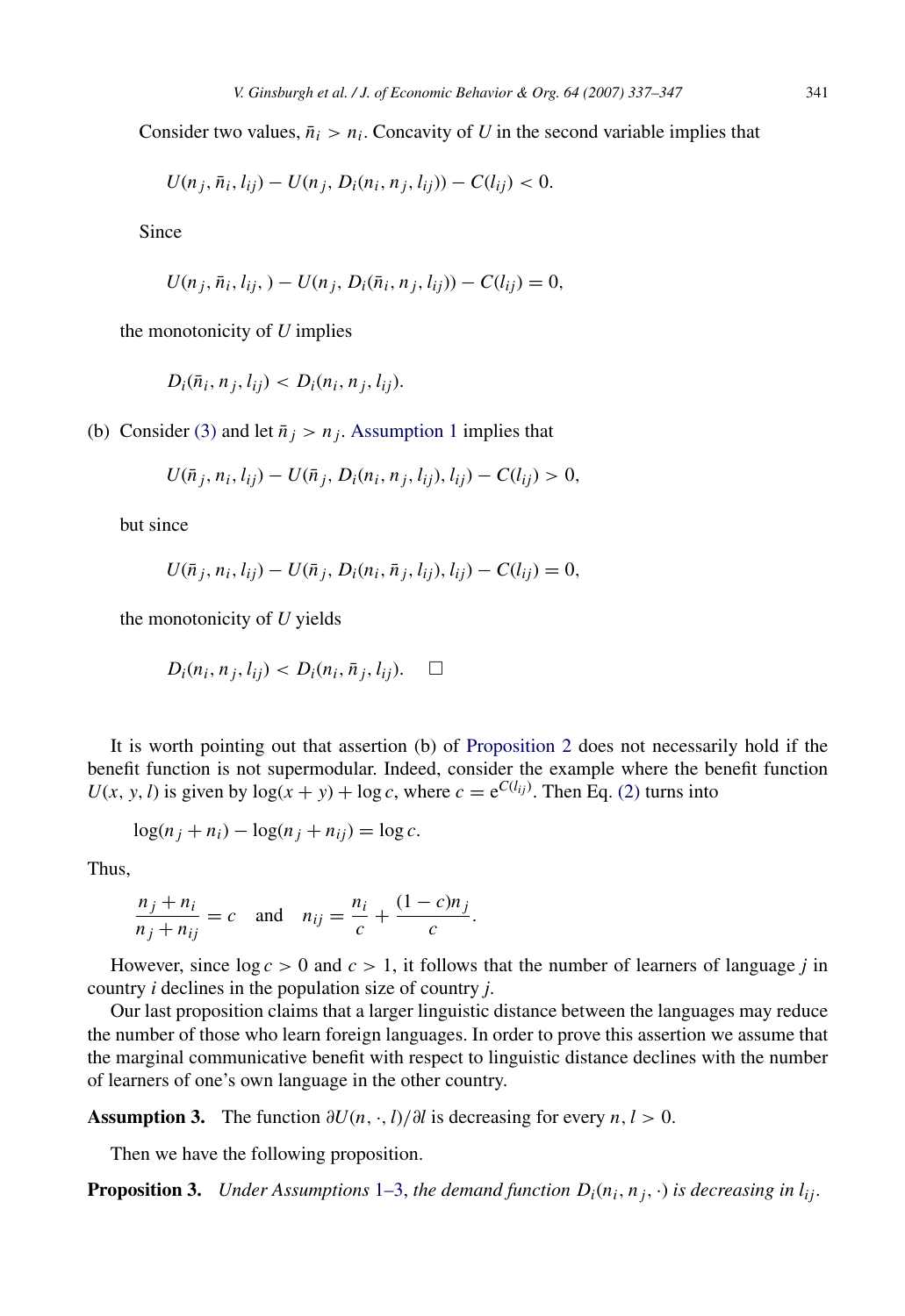|         | Native speakers in the EU <sup>a</sup> | Mother tongue <sup>b</sup> | Woldwide use <sup>c</sup> |
|---------|----------------------------------------|----------------------------|---------------------------|
| English | 62.3                                   | 341                        | 1800                      |
| French  | 64.5                                   | 77                         | 169                       |
| German  | 90.1                                   | 100                        | 126                       |
| Spanish | 39.4                                   | 340                        | 450                       |
| Italian | 57.6                                   | 62                         | 63                        |
| Dutch   | 21.9                                   | 20                         | 20                        |

<span id="page-5-0"></span>Table 1 Main languages used in the European Union (millions)

 $^{\rm a}$  English is the native language in Great Britain and Ireland. French is the native language in France and is spoken by 40 percent of Belgians. German is the native language in Germany and Austria. Spanish and Italian are the native languages in Spain and Italy, respectively. Finally, Dutch is the native language in the Netherlands and is spoken by 60 percent of Belgians. Note that for Dutch there is a discrepancy between speakers in the EU and the estimates in columns (2) and (3).

<sup>b</sup> Number of first language speakers as given by <http://www.ethnologue.com>. For Spanish, the number is the average between the two estimates by <http://www.ethnologue.com>.

<sup>c</sup> [Dalby \(2002, p. 31\)](#page-10-0) for English and Spanish. The French diplomatic service [\(http://www.france.diplomatie.fr/francophonie/francais/carte.html](http://www.france.diplomatie.fr/francophonie/francais/carte.html)) provides the estimation of 169 million people who use French. For Italian and Dutch, see [Crystal \(2001\).](#page-10-0)

**Proof.** Consider Eq. [\(3\)](#page-3-0) and two values,  $\overline{l}_{ij} > l_{ij}$ . Since  $C'(\cdot)$  is positive, [Assumption 3](#page-4-0) implies that

$$
\frac{\partial U(n_j, n_i, l_{ij})}{\partial l} - \frac{\partial U(n_j, D_i(n_i, n_j, l_{ij}), l_{ij})}{\partial l} - C'(l_{ij}) < 0
$$

and

$$
U(n_j, n_i, \bar{l}_{ij}, ) - U(n_j, D_i(n_i, n_j, l_{ij}), \bar{l}_{ij}) - C(\bar{l}_{ij}) < 0.
$$

Then the monotonicity of *U* in the second argument implies that

 $D_i(n_i, n_j, \bar{l}_{ij}) < D_i(n_i, n_j, l_{ij})$ .

That is, the number of *j*-learners in country *i* declines if the linguistic distance is larger.  $\Box$ 

#### **3. Data**

We estimate the demand functions derived in Section [2](#page-2-0) for English, French, German and Spanish by citizens from the European Union (EU) whose native languages are none of these. The data consist of knowledge of native and foreign languages in various EU countries and distances between languages.

Language proficiency was the topic of a survey on languages ordered by the Directorate of Education and Culture of the EU in 2000.<sup>8</sup> In each of the 15 then EU members, 1000 interviews (with some minor variations) were conducted on the use of languages. Table 1 gives a general overview of the six languages most extensively used by native speakers in the EU15. It also shows to what extent each language is spoken elsewhere than in its country of "origin." Column (1) shows the number of native speakers, in fact the population in each country.<sup>9</sup> Column (2) displays estimates of the worldwide use of each language as mother tongue. The last column gives estimates

<sup>8</sup> [INRA \(2001\).](#page-10-0)

 $9$  To simplify, we assume that immigrants speak the language of the country to which they migrated.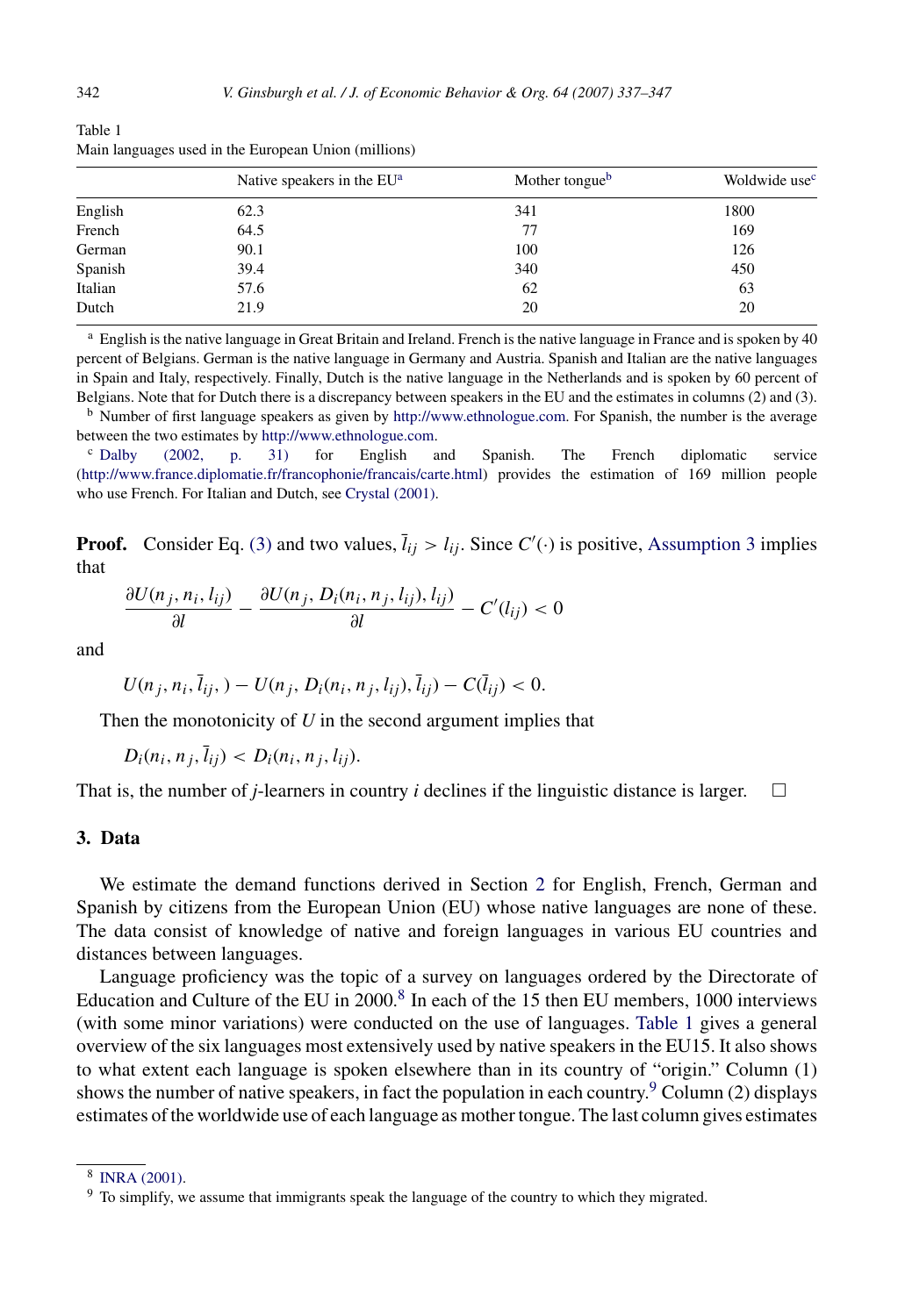| Country $(1)$       | Native language known<br>by (millions) $(2)$ | Percentage who know |            |                |                |
|---------------------|----------------------------------------------|---------------------|------------|----------------|----------------|
|                     |                                              | English $(3)$       | French (4) | German (5)     | Spanish $(6)$  |
| Austria (G)         | 100.0                                        | 46                  | 11         | 100            |                |
| Denmark (Dk)        | 5.3                                          | 75                  | 5          | 37             |                |
| Finland (Fi)        | 6.0                                          | 61                  |            |                |                |
| France $(F)$        | 77.0                                         | 42                  | 100        | 8              | 15             |
| Germany (G)         | 100.0                                        | 54                  | 16         | 100            | $\overline{c}$ |
| Greece (Gr)         | 12.0                                         | 47                  | 12         | 12             | 5              |
| Italy $(I)$         | 62.0                                         | 39                  | 29         | 4              | 3              |
| Ireland $(E)$       | 341.0                                        | 100                 | 23         | 6              | 2              |
| The Netherlands (D) | 20.0                                         | 70                  | 19         | 59             |                |
| Portugal (P)        | 176.0                                        | 35                  | 28         | 2              | 4              |
| Spain $(S)$         | 340.0                                        | 36                  | 19         | $\mathfrak{D}$ | 100            |
| Sweden (Sw)         | 9.0                                          | 79                  | 7          | 31             | 4              |
| United Kingdom (E)  | 341.0                                        | 100                 | 22         | 9              | 5              |

<span id="page-6-0"></span>Table 2 Knowledge of languages in the European Union (millions and percent)

The native language in each country is given between parentheses (G, German; Dk, Danish; Fi, Finnish; F, French; G, German; Gr, Greek; I, Italian; E, English; D, Dutch; P, Portuguese; S, Spanish; Sw, Swedish). The numbers in the first column are from [http://www.ethnologue.com.](http://www.ethnologue.com) The percentages of people who know English, French, German and Spanish in each country are from [Ginsburgh and Weber \(2005\).](#page-10-0)

of worldwide knowledge as mother tongue and otherwise. English, French and German are the languages most widely spoken in the EU. Though Italy has a larger population than Spain, and the number of native speakers of Italian is larger, the language is hardly spoken outside of Italy,<sup>10</sup> which is less so for Spanish. Dutch is spoken only in the Netherlands and Belgium. Therefore, in Table 2 we restrict our attention to the "knowledge" of four non-native languages (English, French, German, and Spanish) in 13 members of EU15 that have a dominant language.<sup>11</sup> Column (2) contains the world population that speaks the language of the country listed in column (1) as first language.<sup>12</sup> The other four columns give for each EU country the share of the total population that (claims to) know English, French, German and Spanish. [Table 3](#page-7-0) displays distances between languages derived by [Dyen et al. \(1992\).](#page-10-0)<sup>13</sup>

### **4. Estimation results**

The general idea is to estimate the following demand function for languages  $j$  ( $j =$  English, French, German, Spanish) by those whose native language is *i* (*i* = Austria, Denmark, Finland, France, Germany, Greece, Italy, Ireland, the Netherlands, Portugal, Spain, Sweden and the United Kingdom):

$$
\log\left(\frac{N_{ij}}{N_i}\right)_{\text{EU}} = \alpha_0 + \alpha_1 n_i + \alpha_2 n_j + \alpha_3 l_{ij} + u_{ij},\tag{4}
$$

<sup>&</sup>lt;sup>10</sup> Italian is known by 9 percent of the population in Austria, 6 percent in Belgium and Greece, 5 percent in France, and 1 percent in other countries of the EU.

 $11$  Belgium and Luxembourg are excluded with no major impact on our results.

<sup>12</sup> Following <http://www.ethnologue.com>.

<sup>&</sup>lt;sup>13</sup> See also [Ginsburgh et al. \(2005\)](#page-10-0) where these distances are used to compute optimal sets of languages in the EU before the last two enlargements.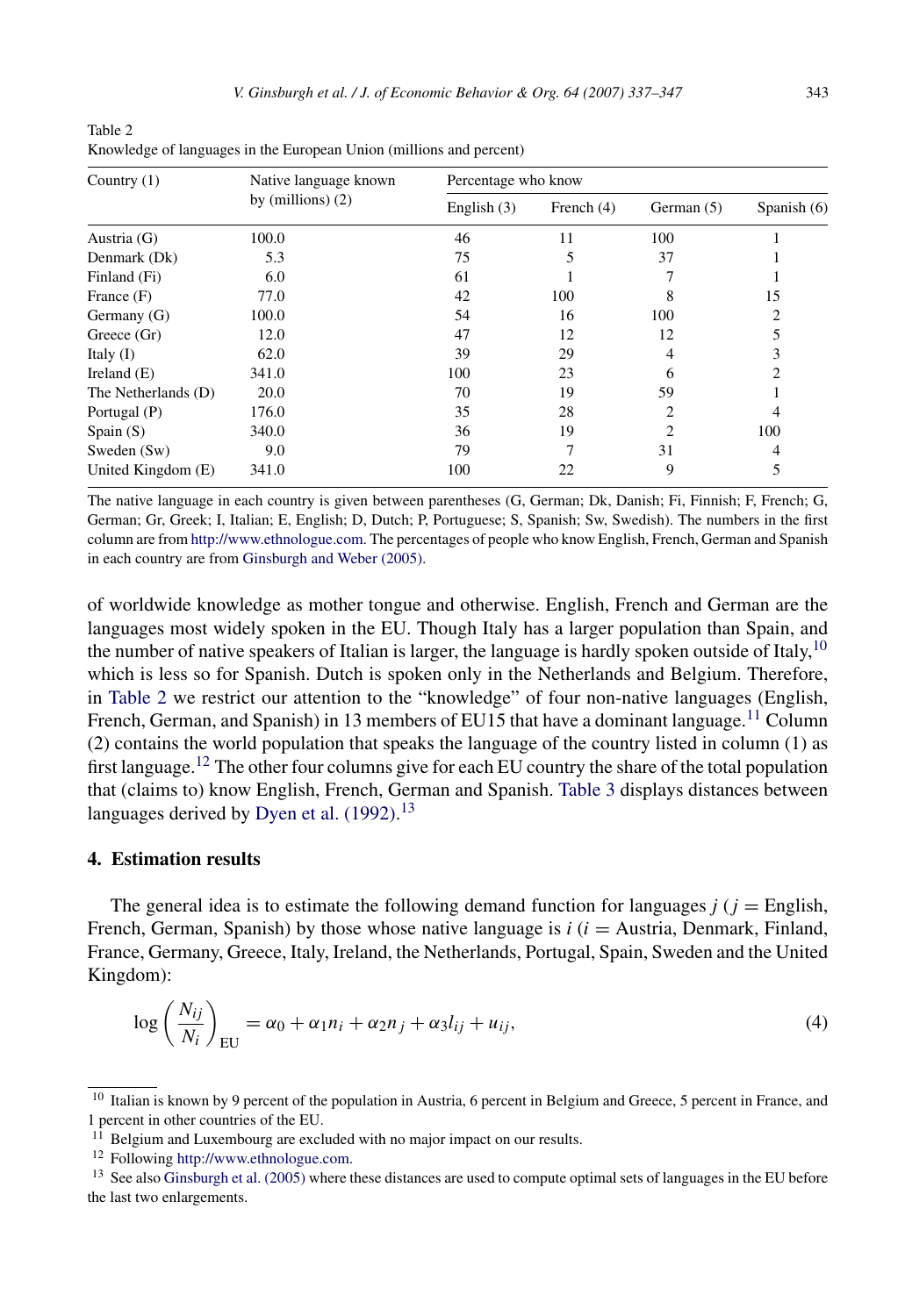|            | English  | French   | German   | Spanish  |
|------------|----------|----------|----------|----------|
| Danish     | 407      | 759      | 293      | 750      |
| Dutch      | 392      | 756      | 162      | 742      |
| English    | $\theta$ | 764      | 422      | 760      |
| Finnish    | 1000     | 1000     | 1000     | 1000     |
| French     | 764      | $\Omega$ | 756      | 266      |
| German     | 422      | 764      | $\Omega$ | 747      |
| Greek      | 838      | 843      | 812      | 833      |
| Italian    | 753      | 197      | 735      | 212      |
| Portuguese | 760      | 291      | 753      | 126      |
| Spanish    | 760      | 266      | 747      | $\Omega$ |
| Swedish    | 411      | 756      | 305      | 747      |

<span id="page-7-0"></span>Table 3 Distances between languages  $(1000 \times)$ 

*Source*: [Dyen et al. \(1992\)](#page-10-0) for further details. See also [Ginsburgh et al. \(2005\).](#page-10-0)

where  $(N_{ij}/N_i)_{\text{EU}}$  represents the proportion of inhabitants of EU country *i* who are proficient in language *j* (columns (3)–(6) in [Table 2\);](#page-6-0)  $n_i$  and  $n_j$  represent respectively the (log of the) world populations whose native languages are *i* and *j* (column (2) in [Table 2\)](#page-6-0) and  $l_{ij}$  is the (log of the) distance between languages *i* and *j* (Table 3). [Proposition 2](#page-3-0) suggests that the signs of coefficients should be  $\alpha_1 < 0$ ,  $\alpha_2 > 0$ . The sign of  $\alpha_3$  results from two opposite effects, a positive one through the utility function (a distant language is more interesting and beneficial to learn), and a negative one due to the cost of learning a new language, which is higher if the distance is larger. The two effects cannot be identified separately, and only the net effect can be estimated. [Proposition 3](#page-4-0) indicates that under reasonable conditions the cost effect outweighs the benefit advantage, yielding  $α_3 < 0$ .

We first estimate a demand function for each foreign language *j* separately:

$$
\log\left(\frac{N_{ij}}{N_i}\right)_{\text{EU}} = \alpha_0 n_j + \alpha_1 n_i + \alpha_3 l_{ij} + u_{ij}.
$$

Note that in each case, the intercept  $\alpha_0$  is multiplied by the world population that practices language *j* and can be interpreted as *α*2. This normalization (which has no consequence on other coefficients) will make it possible to give a first insight into the attraction power of individual foreign languages. Estimation results are reproduced in [Table 4.](#page-8-0) They show that the fit is excellent and consistent with theory for English and German. This is not the case for French and Spanish, though distance always picks a negative sign. The coefficient for the country of origin, which should also be negative, is so for English and German only. Finally, observe that the (population-weighted) intercept terms are all positive, but their magnitudes differ widely, giving a first (expected) indication that the four languages exercise different attraction powers.<sup>14</sup>

The number of observations for single languages is rather small (11 or 12), and pooling makes it possible to estimate the basic equation using more observations. Pooling also checks whether the relations that govern the learning of a foreign language hold more generally than for each language individually.

Estimation of Eq. [\(4\)](#page-6-0) on the full set of 46 observations leads to poor results that are not reported. The results given in the last column of [Table 4](#page-8-0) are for an equation that has the same form, except

<sup>&</sup>lt;sup>14</sup> We also computed such equations using native populations in each country instead of the number of speakers of each language given in column (2) of [Table 2. T](#page-6-0)he results are qualitatively similar.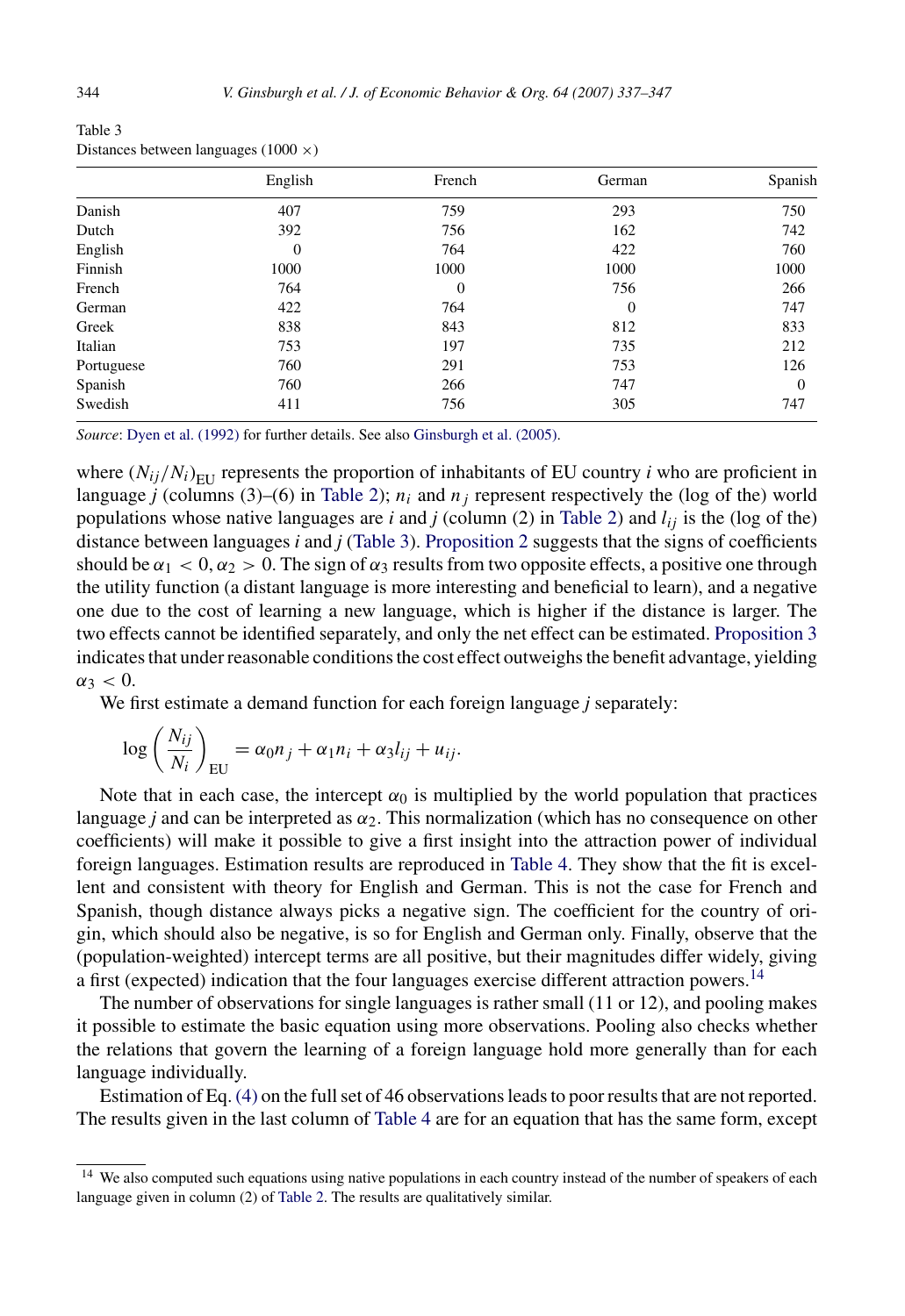<span id="page-8-0"></span>

| Table 4         |  |
|-----------------|--|
| Estimation resu |  |

|                                                                                                                                                                                                                                                                                                                                                                                                                                                                           | English          | French          | German           | Spanish         | All four                        | Trade shares     |
|---------------------------------------------------------------------------------------------------------------------------------------------------------------------------------------------------------------------------------------------------------------------------------------------------------------------------------------------------------------------------------------------------------------------------------------------------------------------------|------------------|-----------------|------------------|-----------------|---------------------------------|------------------|
| Population speaking<br>language $i(\alpha_1)$                                                                                                                                                                                                                                                                                                                                                                                                                             | $-0.153*(0.021)$ | $0.355*(0.138)$ | $-0.361*(0.072)$ | 0.032(0.168)    | $-0.058(0.069)$                 | $-0.055(0.070)$  |
| Population speaking<br>language $j(\alpha_2)$                                                                                                                                                                                                                                                                                                                                                                                                                             |                  |                 |                  |                 | $0.625*(0.057)$                 | $0.600*(0.067)$  |
| Distance between<br>languages <i>i</i> and <i>j</i> ( $\alpha_3$ )                                                                                                                                                                                                                                                                                                                                                                                                        | $-0.408*(0.082)$ | $-0.512(0.416)$ | $-1.362*(0.214)$ | $-0.560(0.385)$ | $-0.954*(0.200)$                | $-0.789*(0.205)$ |
| Intercept $(\alpha_0)$<br>French speaking<br>population $(\alpha_{0F})$                                                                                                                                                                                                                                                                                                                                                                                                   | $0.733*(0.016)$  | 0.193(0.121)    | $0.586*(0.077)$  | 0.091(0.109)    | 0.080(0.100)<br>$-0.112(0.062)$ | 0.070(0.096)     |
| German speaking<br>population $(\alpha_{0G})$                                                                                                                                                                                                                                                                                                                                                                                                                             |                  |                 |                  |                 | $-0.233*(0.061)$                |                  |
| Spanish speaking<br>population $(\alpha_{0S})$                                                                                                                                                                                                                                                                                                                                                                                                                            |                  |                 |                  |                 | $-0.514*(0.050)$                | $-0.340*(0.044)$ |
| Trade share                                                                                                                                                                                                                                                                                                                                                                                                                                                               |                  |                 |                  |                 |                                 | 0.249(0.134)     |
|                                                                                                                                                                                                                                                                                                                                                                                                                                                                           | 0.919            | 0.599           | 0.910            | 0.232           | 0.758                           | 0.712            |
|                                                                                                                                                                                                                                                                                                                                                                                                                                                                           | 11               | 12              | 11               | 12              | 46                              | 46               |
| $R^2$<br>No. of observations<br>Standard errors are given between brackets, next to the coefficients. Starred coefficients are significantly different from 0 at the 5 percent (or 1 percent) probability level. The<br>number of observations is equal to 12 for France and Spain, since French and Spanish is a foreign language in 12 of the 13 countries. This number is 11 for English (spoken in<br>the UK and Ireland) and German (spoken in Germany and Austria). |                  |                 |                  |                 |                                 |                  |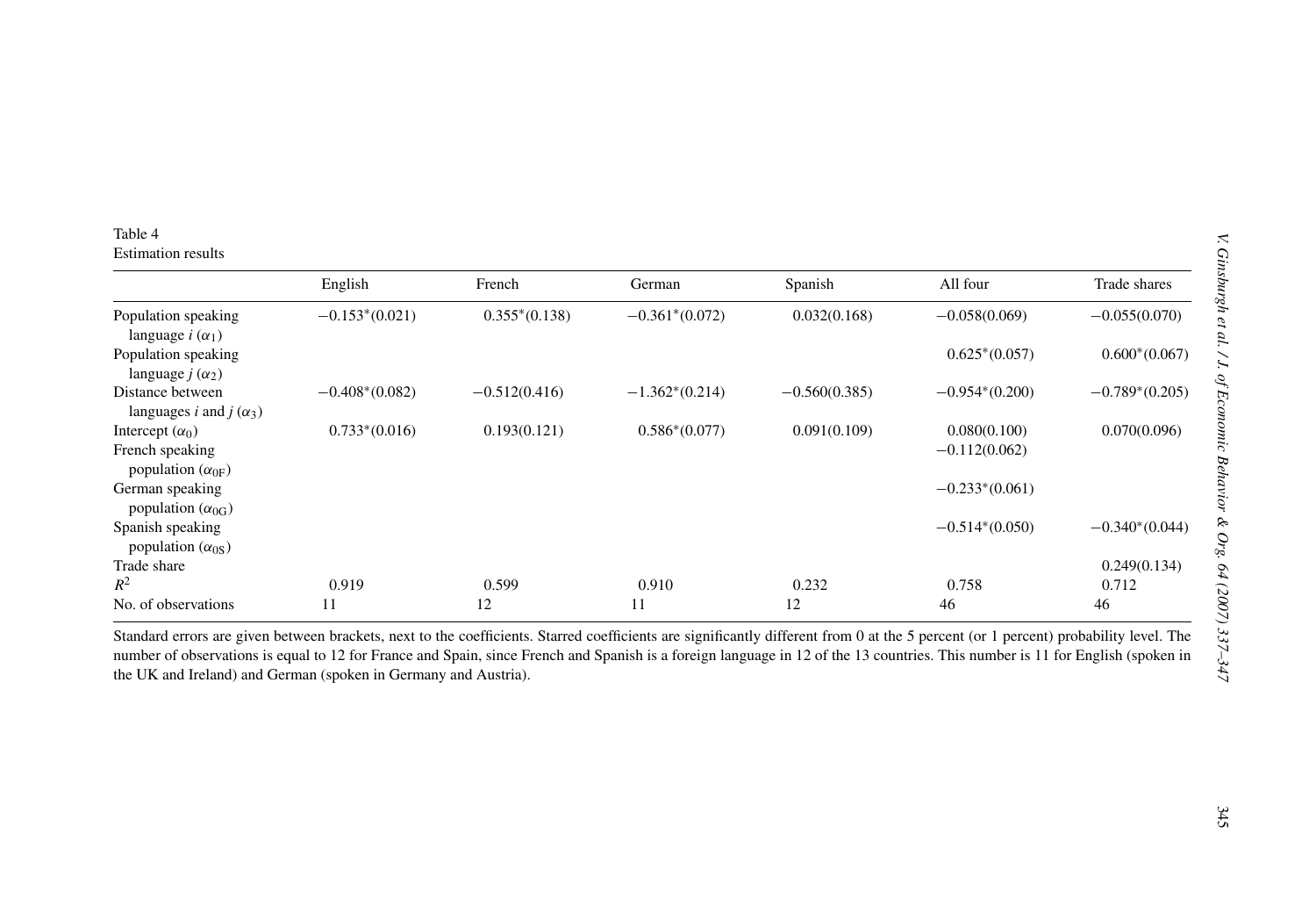<span id="page-9-0"></span>that it contains an  $\alpha_{0j}\delta_j n_j$  term for each language  $j$  = French, German and Spanish, where  $\delta_j$ is a dummy variable equal to 1 for a language *j* that is acquired, and 0 otherwise. As can be checked, the  $\alpha_{0i}$  parameters take significantly different values and explain why the fit of the general equation is poor. The results are consistent with the theoretical model ( $\alpha_1$  is negative, but fails to be significantly different from 0 at the usual 5 percent level), but the four languages have different attraction powers. The coefficients can be considered to be elasticities. The "distance elasticity" is not significantly different from −1, implying that a 1 percent increase in the distance between two languages decreases the number of its learners by 1 percent. This is far from being negligible. The "origin elasticity" is small (5 percent), but the "destination elasticity" is large for English and French (63 and 52 percent), somewhat smaller for German and Spanish.

The last equation shows the effect of trade shares<sup>15</sup> (which do not appear in the theoretical model) as possible determinants (or incentives) to learn foreign languages. The parameter picked by the trade shares variable is almost significant at the 5 percent probability level, but hardly changes the values of the other parameters, though now English, French and German benefit from similar attraction power (the null hypothesis that they are equal cannot be rejected).

#### **5. Concluding comments**

Our results show that, in conformity with the theoretical model, three variables explain reasonably well the share of people who learn a foreign language, without taking into account the incentives every individual has to acquire a language. The larger the native population that speaks the language, the fewer speakers are prone to learn another language; the more the foreign language is spoken, the more it attracts others to learn it; and the larger the distance between two languages, the smaller the proportion of people who will learn it. However, our results also show that the attraction powers of the four foreign languages are significantly different, and that other determinants, mostly historical, must be at play. Spanish, for instance, should attract Europeans much more than it currently does. With the exception of France, there is no country in which more than 5 percent of the population knows the language. The isolation of Spain until 1975 is a partial explanation of this phenomenon, but the large population of native Spanish speakers in Mexico and South America, and increasingly in the United States, does not seem to generate large incentives to learn the tongue. France, on the other hand, is quite restrictive on the use of foreign languages in the public domain. For instance, it issued regulations that make it difficult for certain categories of civil servants to use languages other than French in national and even international meetings.

Dynamics, past and current cultural relations, common borders (Germany and the Netherlands), non-centrality of a country (Spain, and to some extent, France) can be represented by the trade shares. This does not improve the estimation results in any major way. Therefore our model provides only partial answers to the questions of why English is becoming the *lingua franca* in Europe (and probably in the world), and Spanish is relatively less spoken in Europe.

## **References**

Chiswick, B.R., 1998. Hebrew language usage: determinants and effects on earnings among immigrants in Israel. Journal of Population Economics 11, 253–271.

<sup>&</sup>lt;sup>15</sup> Value of exports and imports of country *i* from and to English, French, German or Spanish speaking countries.